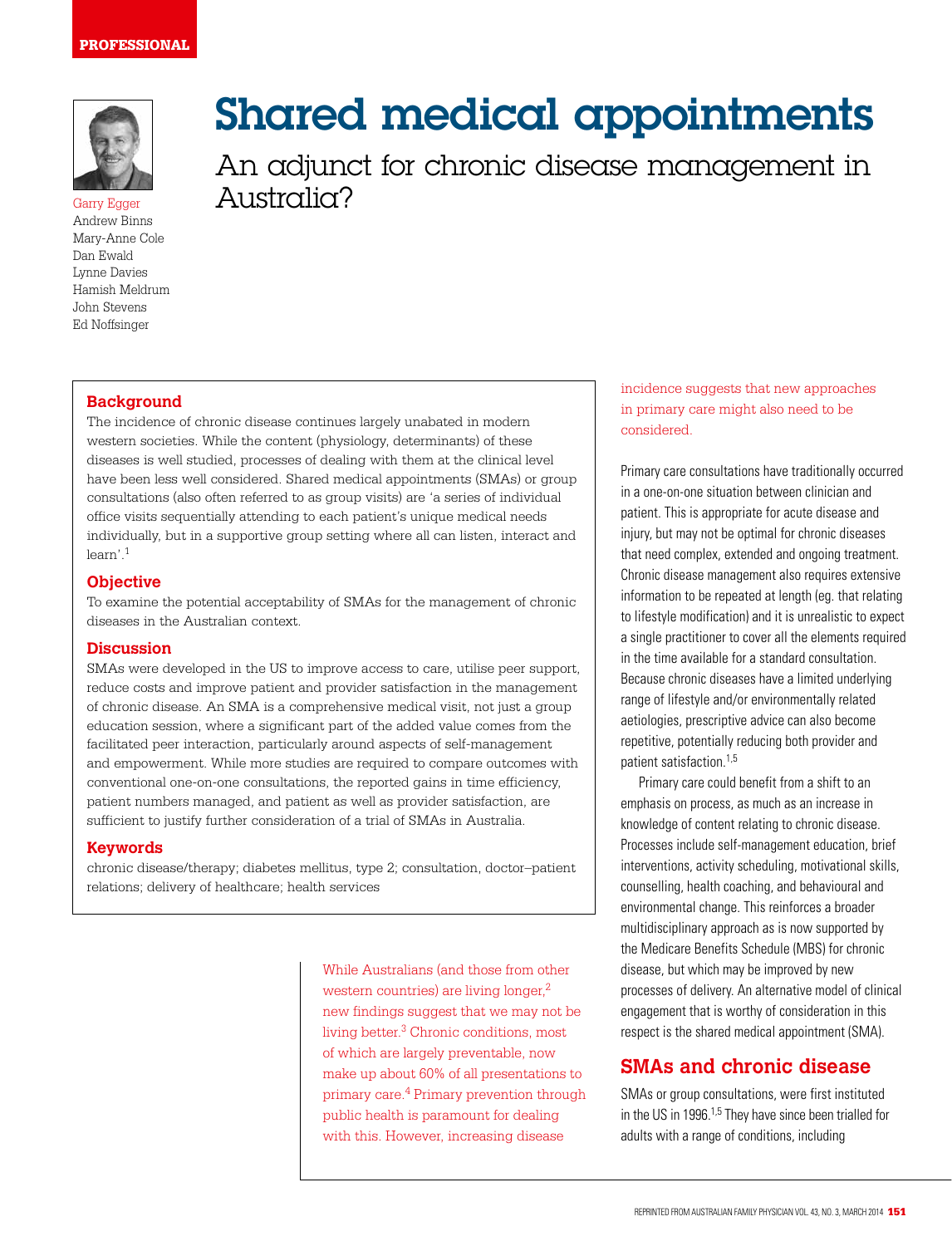| <b>Table 1. Types and composition of SMAs</b>                                                            |                                                                                                                                                             |                                                                                                                                               |                                                                                                                                                                           |                                                                                     |
|----------------------------------------------------------------------------------------------------------|-------------------------------------------------------------------------------------------------------------------------------------------------------------|-----------------------------------------------------------------------------------------------------------------------------------------------|---------------------------------------------------------------------------------------------------------------------------------------------------------------------------|-------------------------------------------------------------------------------------|
| Generic                                                                                                  | <b>Type</b>                                                                                                                                                 |                                                                                                                                               | Composition                                                                                                                                                               |                                                                                     |
|                                                                                                          | <b>DIGMAs</b>                                                                                                                                               | <b>PSMAs</b>                                                                                                                                  | Heterogeneous                                                                                                                                                             | Homogeneous                                                                         |
| SIMAs:<br>Medical and<br>allied health<br>consultation and<br>group session<br>with up to 15<br>patients | Drop-in group<br>medical<br>appointments<br>(DIGMAs):<br>reqularly scheduled<br>SMAs for follow-<br>up visits that offer<br>assessments and<br>peer support | Physical<br>shared medical<br>appointments<br>(PSMAs):<br>SMA with<br>opportunity for<br>physical assessments<br>of individuals in<br>private | Varying gender/age/ ailment<br>eg. patients with different<br>types of chronic disease<br>with similar lifestyle-based<br>aetiologies (diabetes; heart<br>disease; COPD). | Similar ailment or<br>background eg. diabetes;<br>Indigenous men; elderly<br>groups |

type 2 diabetes,<sup>6</sup> heart disease,<sup>7</sup> hypertension,<sup>8</sup> arthritis,<sup>9</sup> metabolic syndrome,<sup>10</sup> cancer,<sup>11</sup> chronic obstructive pulmonary disease (COPD)<sup>12</sup> and obesity,<sup>13</sup> and for children and their caregivers.<sup>14</sup> In most reported cases, the results, including patient and provider satisfaction, have been positive, and where comparisons have been made, the results from SMAs usually equal or exceed individual care.<sup>5</sup>

There are two SMA models (Table 1): the DIGMA or 'Drop in Group Medical Appointment' for follow-up visits and the 'Physical SMA' (PSMA) with the opportunity for private physical examination. SMAs are defined as 'a series of individual office visits sequentially attending to each patient's unique medical needs individually, but in a supportive group setting where all can listen, interact and learn'.<sup>1</sup> DIGMAs and PSMAs provide medical care from start to finish – the same as that delivered during routine primary care visits, and often more. When applied to chronic illness, these can be delivered as comprehensive medical visits (billable at individual rates) focusing on chronic disease, but run in a supportive group setting of consenting patients with similar concerns (who have signed confidentiality agreements), and with 2–4 appropriate health professionals.

## **SMAs in practice**

The care delivery team for SMAs is typically led by a general practitioner (GP) or advanced practice nurse. The team can include a group facilitator (eg. psychologist, nurse, diabetes educator) and sometimes a pharmacist, dietitian, exercise physiologist or other allied health professional (AHP). A documenter may be

included to record comprehensive chart notes in real time as care is being delivered. Throughout the session, typically held for 90 minutes, GPs are involved in the usual tasks of history-taking, examination, medical decision-making and advising patients in conjunction with AHPs. As such, an SMA is a comprehensive medical visit, not just a group education session, where a significant part of the added value comes from the facilitated peer interaction, particularly around aspects of self-management and empowerment. An example of how a SMA might run in an Australian setting is described in the case scenario below..

SMAs are not meant to replace standard consultations, but rather to complement the judicious use of individual consultations. They can be designed to meet the needs of both patients and the primary care practice by incorporating the interests and skills of participating clinicians and team care providers. They may be customized for any particular clinic, depending on the individual resources available. In addition, they could be a useful learning modem for clinical students.

# **Potential benefits of SMAs**

Efficiencies achieved by SMAs seem to come through cross-peer education and group support.<sup>5</sup> SMAs also decrease repetition, increase patient and provider satisfaction and reduce patient waiting lists. The addition of supporting contributions from other health professionals to the SMA allows the GP to focus on specific medical issues. Together with the potential for reduced requirements for ongoing visits and improved patient outcomes, this has increased

cost-effectiveness and led to the model's acceptance under the US Medicare system  $(Table 2)$ .

The relationship between patients and their doctor is a key determinant of success in the management of chronic disease. SMAs provide the opportunity to strengthen this relationship by allowing patients to spend a considerably longer period of time with their GP. More than 400 peer-reviewed articles addressing patient outcomes have been published since 2001, most of which show benefits of the SMA model (in many cases over and above those achieved through the traditional consultation model of managing chronic disease). A review of randomised controlled trials of group consultations for patients with type 2 diabetes showed positive outcomes, such as fewer urgent care and emergency department visits and hospitalizations, improved glycaemic control, fewer specialty care visits, improved diabetes knowledge and health behaviour, increased patient and provider satisfaction, and improved provider productivity.<sup>15</sup> SMAs have also been found to reduce costs for the management of diabetes groups by 20–30%.16 Further studies are required to compare outcomes with conventional one-on-one consultations, but the reported gains in time efficiency, patient numbers managed and patient as well as provider satisfaction, are sufficient to justify further consideration of a trial of SMAs in Australia.

## **Potential barriers to SMAs in Australia**

It is widely believed that medical consultations in Australia have to be one-on-one to be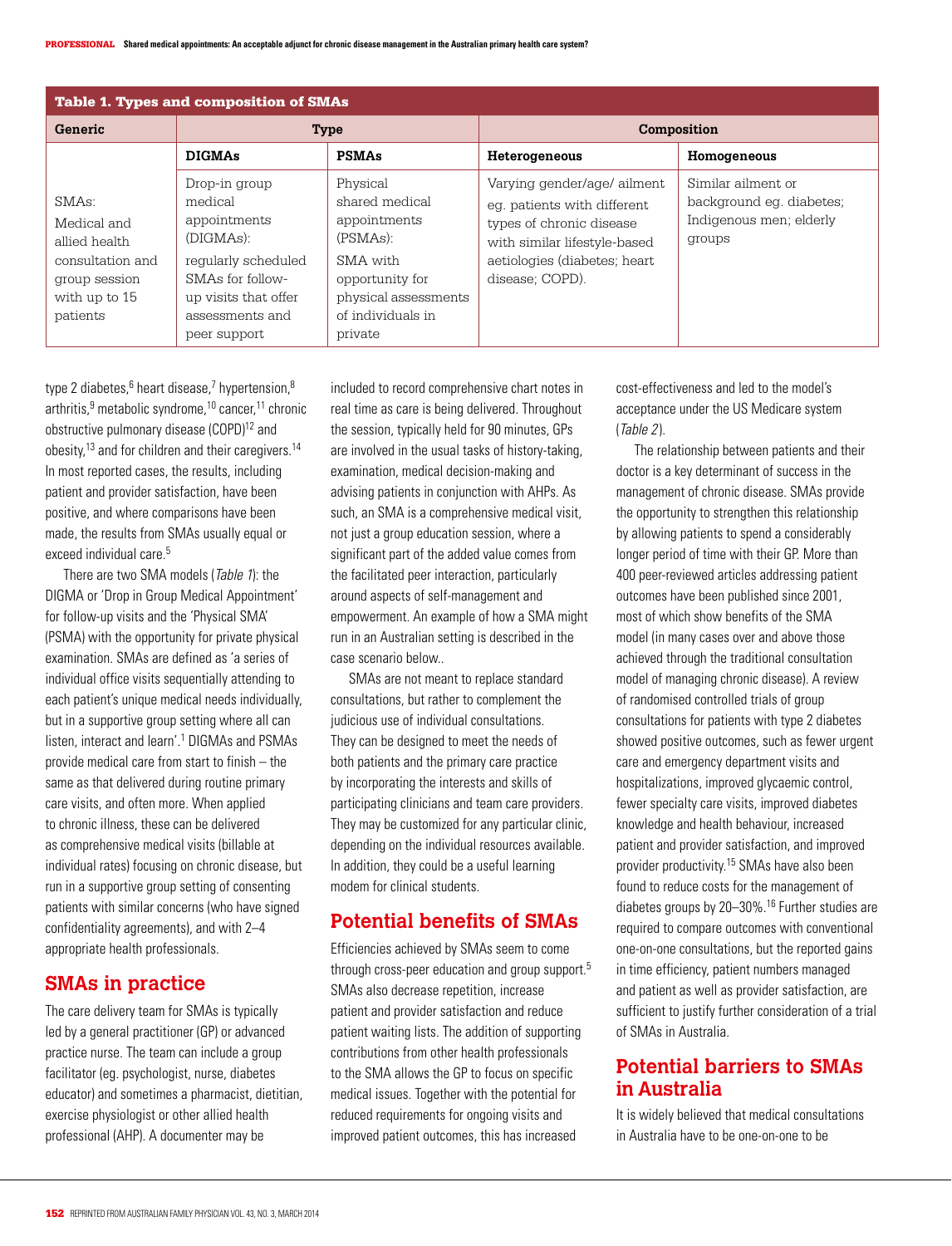#### Table 2. Some established advantages for group consultations in chronic disease management in US settings<sup>5</sup>

#### **A. For patients**

- 1. Improved quality of, and access to, care
- 2. Extra time with own doctor and more relaxed pace of care
- 3. Peer support and feedback from patients with similar conditions
- 4. Multidisciplinary care from a range of (2–4) providers
- 5. Answers to questions they might not have thought to ask (because others in the group ask)
- 6. An additional healthcare choice
- 7. Greater self-management education and attention to psychosocial issues

#### **B. For clinicians**

- 1. Increased physician productivity/cost-effectiveness/time-effectiveness
- 2. Better management of waiting lists
- 3. Reduced repetition of information/advice
- 4. An opportunity to get off the fast-paced treadmill of individual visits
- 5. Can contain costs and increase clinical income
- 6. A chance to get to know patients better in an interactive setting
- 7. Real help from the multidisciplinary team with the opportunity in Australia to coordinate Care Plan Reviews and Team Care Arrangements (TCAs)

billable under the MBS. Yet close scrutiny of the MBS and discussions with Medicare reveal that consultations may occur in the presence of others (as quite often happens when consulting family groups or carers and patients simultaneously), provided all other MBS requirements are met. Confidentiality is also an important consideration under these circumstances. This has been overcome in the US through confidentiality agreements signed by participants (who, it should be remembered, are there voluntarily) at the start of every group visit session, and no problems with this have been reported.4,5,15,17

Other potential barriers to the introduction of group visits in Australia include the lack of fine detail about the operational procedures of such a system within the local primary care environment; initial reluctance of patients to share personal information (although, as discussed above, this has been easily overcome in overseas environments); logistics and planning to set up and coordinate SMAs; the need for appropriate facilities and space; the availability of team members; the reluctance of practitioners to change their form of consultation; and a lack of understanding in Australia regarding the business model.

Instigation of the SMA process would need to be gradual and accompanied by a significant evidence base and training in operational processes. Ultimately, it is expected that such a system would require new MBS item numbers to reduce potential confusion with billing processes. Public education would also be necessary to explain the process; however, it is expected that word-of-mouth from patient innovators would have a powerful impact in this respect.

We speculate that SMAs could hold particular promise for patients with low levels of health literacy, including the aged, migrant groups, the Indigenous, and lower socioeconomic individuals, for whom effective intervention has been shown to be most difficult.<sup>18,19</sup> It might be anticipated that the additional time, patient education and peer support in such a setting would ensure a greater understanding of chronic disease selfmanagement and treatment adherence, thus leading to better patient outcomes. Structured trials of the process in varied settings could help confirm or refute this.

Currently a semi-qualitative assessment of patient and provider awareness and satisfaction with the SMA system is being carried out in Australia by the lead author. A follow-up pre- and post-assessment of group visits in comparison

with usual care in the Australian healthcare system would then be desirable to precede any potential introduction of the process locally.

## **Summary**

SMAs, which provide multidisciplinary contributions and peer support from individuals with similar conditions, seem to be time-effective and efficient for providers. In addition, a chronic disease management paradigm that makes full use of SMAs has been applied and studied in the US, Canadian and Dutch settings, 4,5,17 providing a basis for such a system in Australia. As chronic disease prevalence continues to rise and consequent costs threaten to cripple the Australian healthcare system, innovative approaches to chronic disease management need to be considered. The SMA model is one such approach. The time may be right to trial this model under Australian conditions to test its potential efficacy and effectiveness.

## **Key points**

- Chronic diseases continue to increase in developed and developing countries and there is little sign of abatement.
- Dealing with chronic disease requires attention to process as well as to content.
- The traditional one-on-one model of medical consultations may not be the optimum intervention for the about 60% of primary care visits now due to chronic conditions.
- SMAs, or group consultations, offer an adjunct form of health management with the potential for improved health outcomes, increased efficiencies, faster access to care, improved patient and provider satisfaction, and reduced costs.
- SMAs could be particularly useful not only for the elderly and chronically ill, but also for migrants, the Indigenous, and lower SES groups (where health literacy might be low but peer support high).

# **Case scenario for a SMA\***

Ten patients with type 2 diabetes who have care plans in place have opted to attend a 90-minute SMA in a multidisciplinary medical centre. Patients are seated in a circular arrangement in a room with a white board and computer